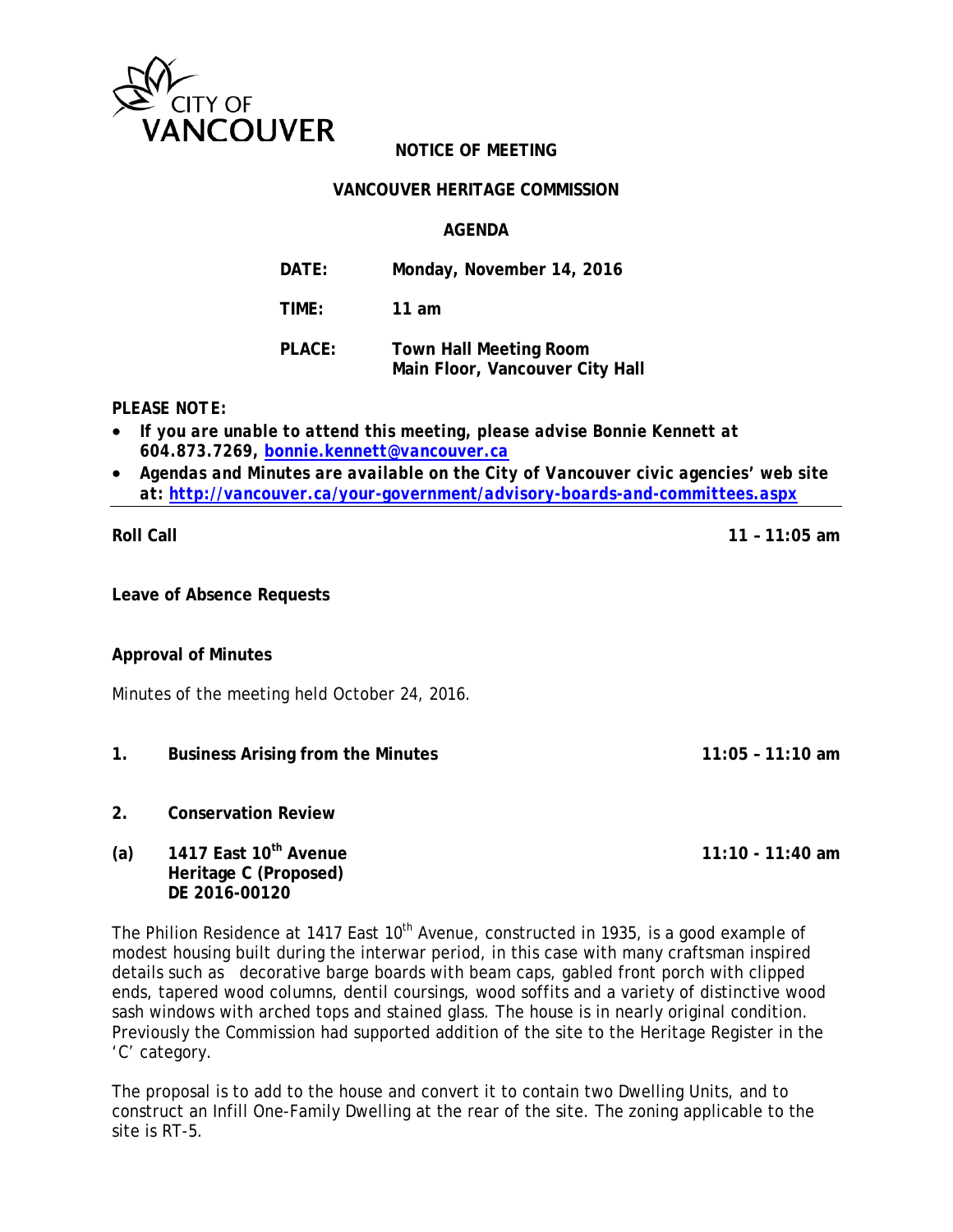#### **Variances of the RT-5 Zoning District Schedule Site Area: 4,032 sq. ft.**

| Regulation              | Required or Permitted        | Proposed, with Variances    |
|-------------------------|------------------------------|-----------------------------|
|                         | A maximum building height    | 9.42 metres (30.9 feet) for |
| Height                  | of 10.70 metres (35.10 feet) | the principal building and  |
|                         | and 2 storeys is permitted   | 5.8 metres (19.4 feet) for  |
|                         |                              | the infill building         |
|                         | Up to 0.75 FSR maximum is    | A maximum of 0.87 FSR is    |
| Floor Space Ratio (FSR) | permitted which is 287       | permitted which is          |
|                         | square metres                | approximately 326 square    |
|                         | $(3,083$ sq. ft.)            | metres                      |
|                         |                              | $(3,508 \text{ sq. ft.})$   |

**Issues:** 

- additions to the house and Conservation Plan; and
- compatibility of the design of the infill building.
- **Applicant:** Carman Kwan, Architect
- **Staff:** James Boldt, Heritage Planner
- **Attachments:** Reduced drawings, including an Statement of Significance and Conservation Plan

## **(b) 1170 Barclay Street, the 'Florida' 11:40 – 12:25 pm Heritage B (proposed) DE418401**

The building at 1170 Barclay Street, known as "The Florida", was built in 1926 and is a good example of apartment housing in the West End constructed on "double-lot" sites (two thirtythree foot wide parcels) during the 1920s when both modern and nostalgic design influences became prominent. In August, 2012, the Heritage Commission supported the addition of the building to the register in the 'B' category with recommended changes to the Statement of Significance.

Previously, the development application proposed to add three partial storeys to the building with a total proposed density of 2.36 FSR through an Heritage Revitalization Agreement. On July 27, 2015, the Commission reviewed the application and resolved the following:

THAT the Vancouver Heritage Commission does not support the proposal to redevelop 1170 Barclay Street as presented to Commission members on July 27, 2015, expressing the following concerns:

- the ceiling heights in the new upper floors lead to excessive height of the addition and contribute to an overbearing quality of the addition vis-à-vis the heritage building;
- increasing the setback to the addition would mitigate the impact of it on the heritage building;
- there is a lack of heritage retention in the rehabilitation of the existing apartment building;
- the design of the partial third storey addition adds to the sense that only the heritage façade is being retained;
- The use of replacement vinyl windows in the heritage portion is unacceptable.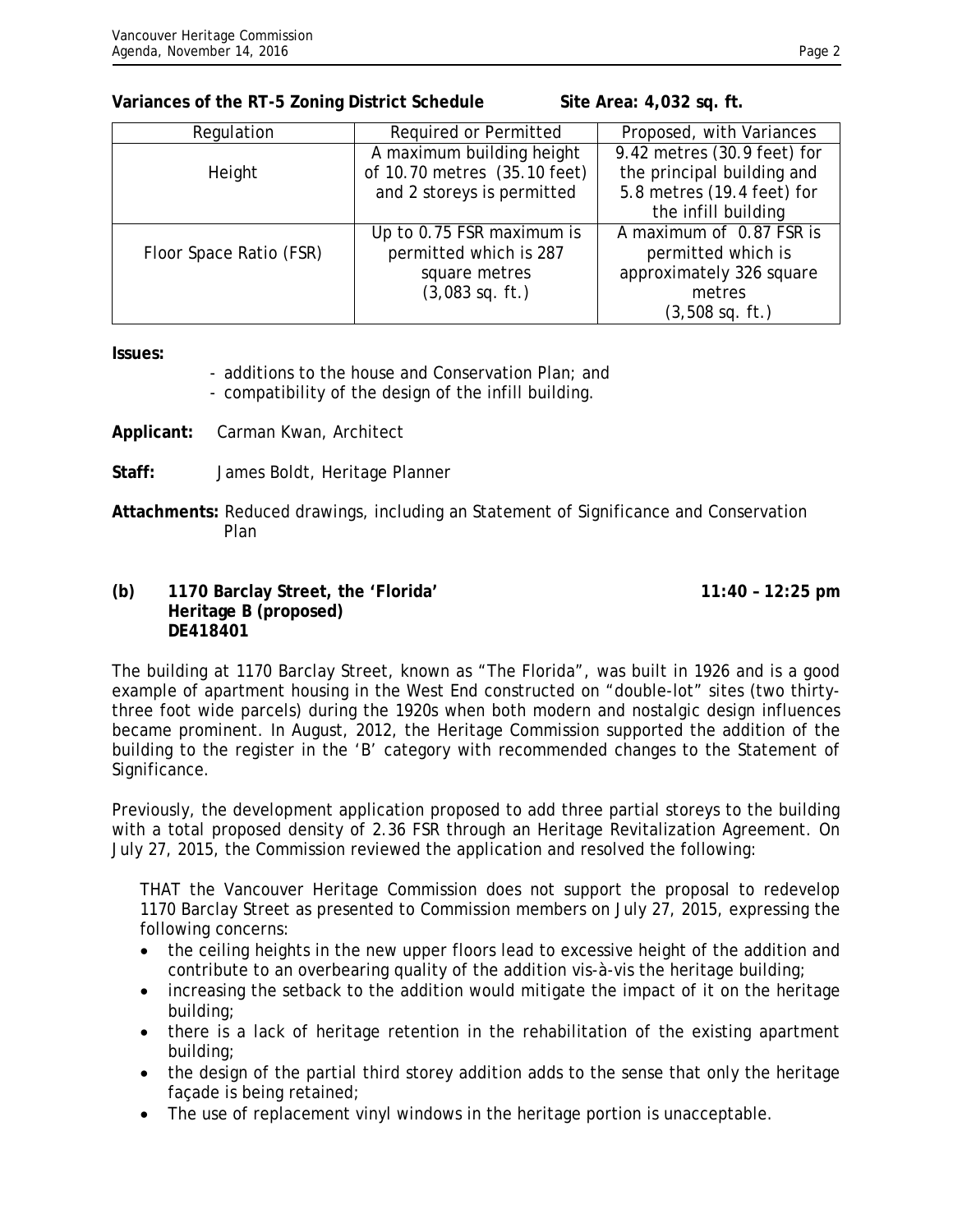FURTHER THAT the Vancouver Heritage Commission requests the applicant resubmit a new proposal.

## CARRIED UNANIMOUSLY

The application has been revised in response to the Commission's comments. The particulars are noted below:

| Variances of the RM-5B District Schedule |                | $\Sigma$ ite Area = 803.2 m <sup>-</sup> (8646 sq. ft.) |                     |
|------------------------------------------|----------------|---------------------------------------------------------|---------------------|
| Item                                     | Existing       | Required or                                             | Proposed            |
|                                          |                | Permitted                                               |                     |
| <b>FSR</b>                               | 1.33           | 1.50 maximum                                            | 2.07 FSR            |
|                                          |                | (2.75 on larger lots)                                   | 1,664 $m2$          |
|                                          |                |                                                         | 17,909 sq. ft.      |
| Height                                   | 2 storeys plus | 18.3 metres (60 feet)                                   | 18.3 metres         |
|                                          | basement       | outright (can be                                        | $(60 \text{ feet})$ |
|                                          |                | relaxed)                                                |                     |
| Number of Dwelling                       | 16             | Not limited                                             | 28 (previously 35)  |
| Units                                    |                |                                                         |                     |
| Off-Street parking                       | 6              | 14                                                      |                     |

**Issues:**

- response to Commission comments and revised application; and
- revised Conservation Plan.
- **Applicant:** Carman Kwan, Architect Andre Lessard, Dewhirst Lessard Consulting
- **Staff:** James Boldt, Heritage Planner

**Attachments:** Reduced drawings, Statement of Significance, and Revised Conservation Plan

## (c) **3750 Prince Edward Street – Gardiner Residence 12:25 – 12:55 pm VHR 'C' DP-2016-00570 (Designation)**

The Gardiner Residence was built in 1912, one of a pair of Craftsman houses built in the Riley Park neighbourhood by local contractor Alex Mains and unusual as a modest house designed by architects Horel and Roberts. The house is also valued as an example of real estate development in this area tied to the expansion of infrastructure and streetcar service along Main Street, two blocks to the west. The Statement of Significance was reviewed by the Statement of Significance Subcommittee as presented to the Commission on September 14, 2015.

The application proposes to retain and rehabilitate the house, whereby all existing materials will be retained and restored. There is a small addition at the rear and south side proposed totalling 56.6 square feet. The zoning is RS-1, which allows up to 0.7 FSR overall (not including a lane house); current FSR (0.75) is already slightly over permitted, and the addition will increase it to 0.77. It is worth noting that this site does not qualify for a lane house due to its limited rear yard. Therefore, the proposal is an acceptable compromise whereby floor area that, on a deeper lot, would be have been achieved in a lane house, is instead added to the house in a respectful manner.

#### **Variances of the RM-5B District Schedule Site Area = 803.2 m2 (8646 sq. ft.)**